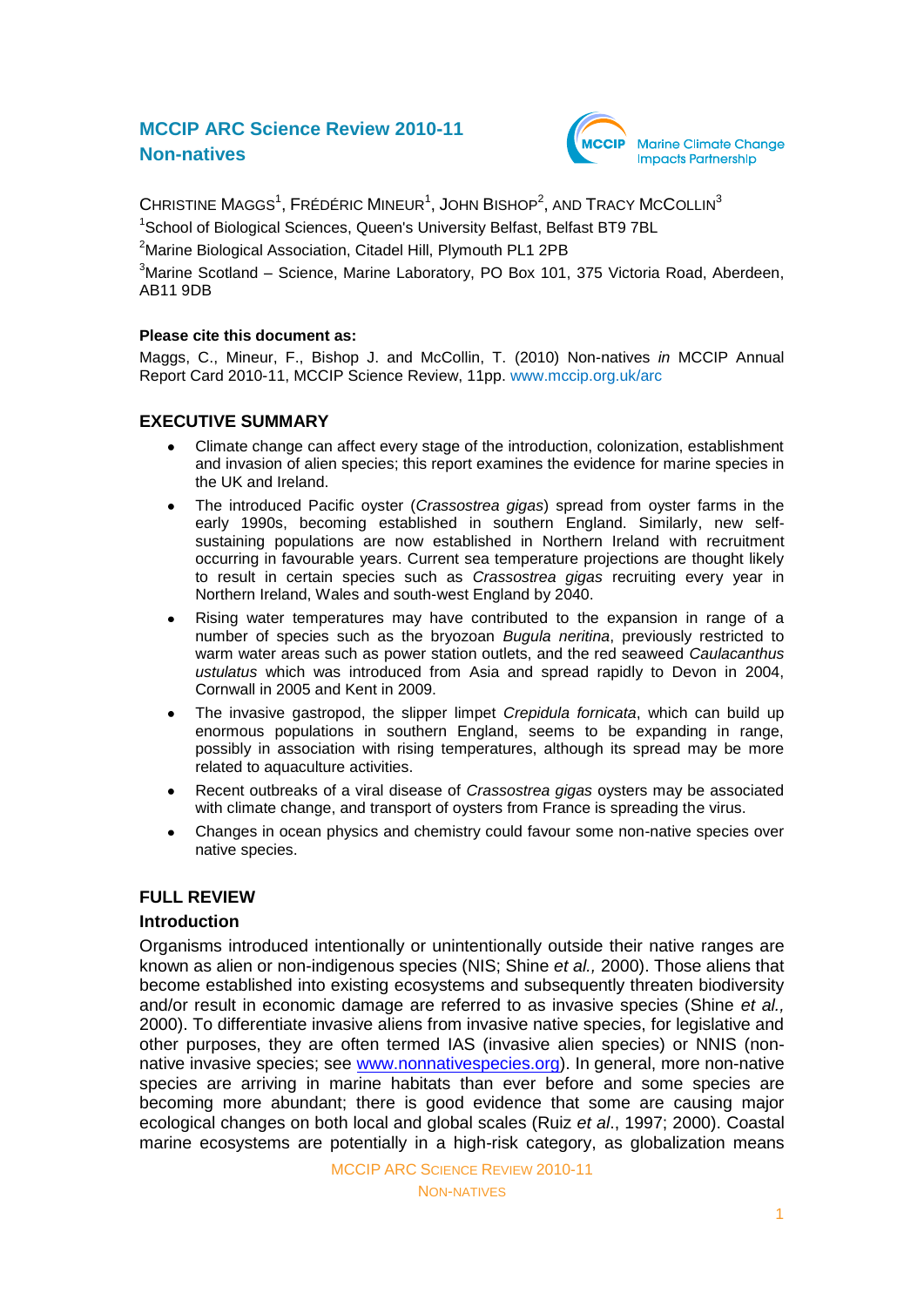there are now few barriers to the spread of invasive species. A cascade of physical and chemical changes in marine systems resulting from climate change (Harley *et al*., 2006) is thought likely to favour some non-native species relative to native species (Occhipinti-Ambrogi, 2007).

### **1. What is already happening?**

There is increasing evidence, mostly from terrestrial systems, that climate change has enabled alien species to expand into new regions (Figure 1; Walther *et al*., 2009). Climate change can affect every stage of the introduction, colonization, establishment and invasion of alien species (Walther *et al*., 2009). Here we will look at each of these stages and examine evidence that climate change has affected the processes involved for marine species in the UK and Ireland.



*Figure 1. Stages in the sequential transitions of a successful invasion process, modified from Walther et al.'s (2009) figure 1 and associated text.*

## **Stage 1. Introduction**

Introduction is defined as direct or indirect movement by human agency of an organism outside its native range. Temperature is a key determinant of the natural distributions of marine organisms (Lüning, 1990). In temperate regions, introductions of a few individuals from warmer geographical regions can temporarily survive during short warm periods or in restricted favourable habitats. The presence of 'islands' of water with elevated temperatures, such as thermal effluents, can allow these species to survive introduction to the new geographical range in the short or medium term (Walther *et al*., 2009). However, such populations will not be self-sustaining unless thermal adaptation occurs.

In the UK, an example of a species with this type of distribution is the bryozoan *Bugula neritina,* well-known for producing bryostatin, with anti[-cancer](http://en.wikipedia.org/wiki/Cancer) effects (Davidson & Haygood, 1999). *B. neritina* had been introduced from warm temperate or tropical regions to southern Britain early in the 20th century (Ryland, 1960). It was apparently confined to the vicinity of power station cooling water discharges, but may have been eliminated by the cold winter of 1963 (Ryland *et al*., in press; Eno *et al.,* 1997) regarded it as "no longer established [in Britain] in the wild". Over the last 5-10 years, it has become widespread on the south coast of England (Regions 3 and 4) (Arenas *et al*., 2006a), and is now present on the east coast of Ireland (Ryland *et al*., in press) and the southern North Sea (Region 2) as far north as Lowestoft (Ryland *et al*., in press). This reappearance and spread may be a result of sea surface

MCCIP ARC SCIENCE REVIEW 2010-11

NON-NATIVES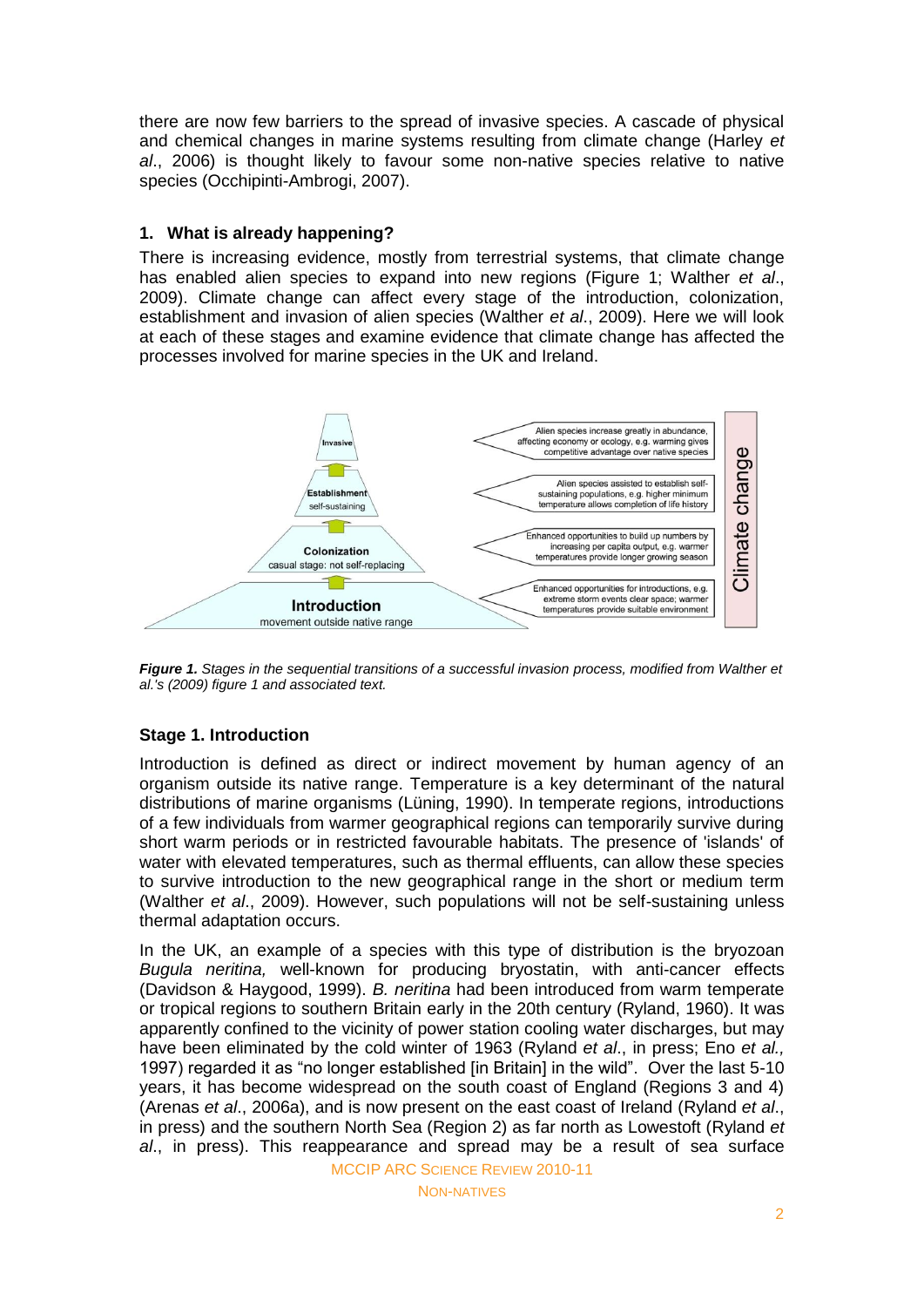temperature (SST) increases of 1-1.5°C over the last 50 years, but it is also possible that a lineage with better tolerance of lower temperatures has been introduced, replacing the original strain. In a Plymouth marina (Region 4) with temperatures similar to those of the open sea, production of larvae by *B. neritina* was not restricted to the warmest season but occurred during at least six months of the year in 2008-9 (Glass, 2009). Because reproduction occurs for an extended period at Plymouth, this suggests that *B. neritina* could reproduce sexually further to the north.

#### **Stages 2 and 3. Colonization and successful reproduction**

Presence of an introduced species does not necessarily lead to successful establishment, due to the requirement to build up numbers to self-sustaining levels. Climatic conditions that favour sexual reproduction or increased per capita reproductive output can promote the transition to these stages, and may allow the non-native species to compete with native species.

Warming water temperatures have already allowed the farmed Pacific oyster, *Crassostrea gigas*, to establish self-sustaining populations on British coasts. *C. gigas*  was deliberately introduced for commercial purposes after MAFF trials in the 1960s and early 1970s had indicated that the species required temperatures clearly in excess of those in British waters for successful reproduction in the wild (Mann, 1979; Utting & Spencer, 1992). Accordingly hatchery-produced seed were produced in large numbers for commercial rearing. However, natural recruitment has occurred increasingly within the British Isles, although with regional differences. Some local recruitment occurred in estuaries of south-west England and north Wales following unusually warm summers in 1989 and 1990 (Spencer *et al.,* 1994) and there are now well established adult populations around the south coast of England (Figure 2), especially in the south-east (Regions 2 and 3) where regular settlement of naturally produced spat occurs and is often used by growers as a source of seed for mariculture or as marketable oysters (Syvret *et al*., 2008). Fisheries are also sustained by natural spatfalls in the Netherlands and France.



*Figure 2. Pacific oysters (Crassostrea gigas) at Brightlingsea, Essex (Syvret et al., 2008)*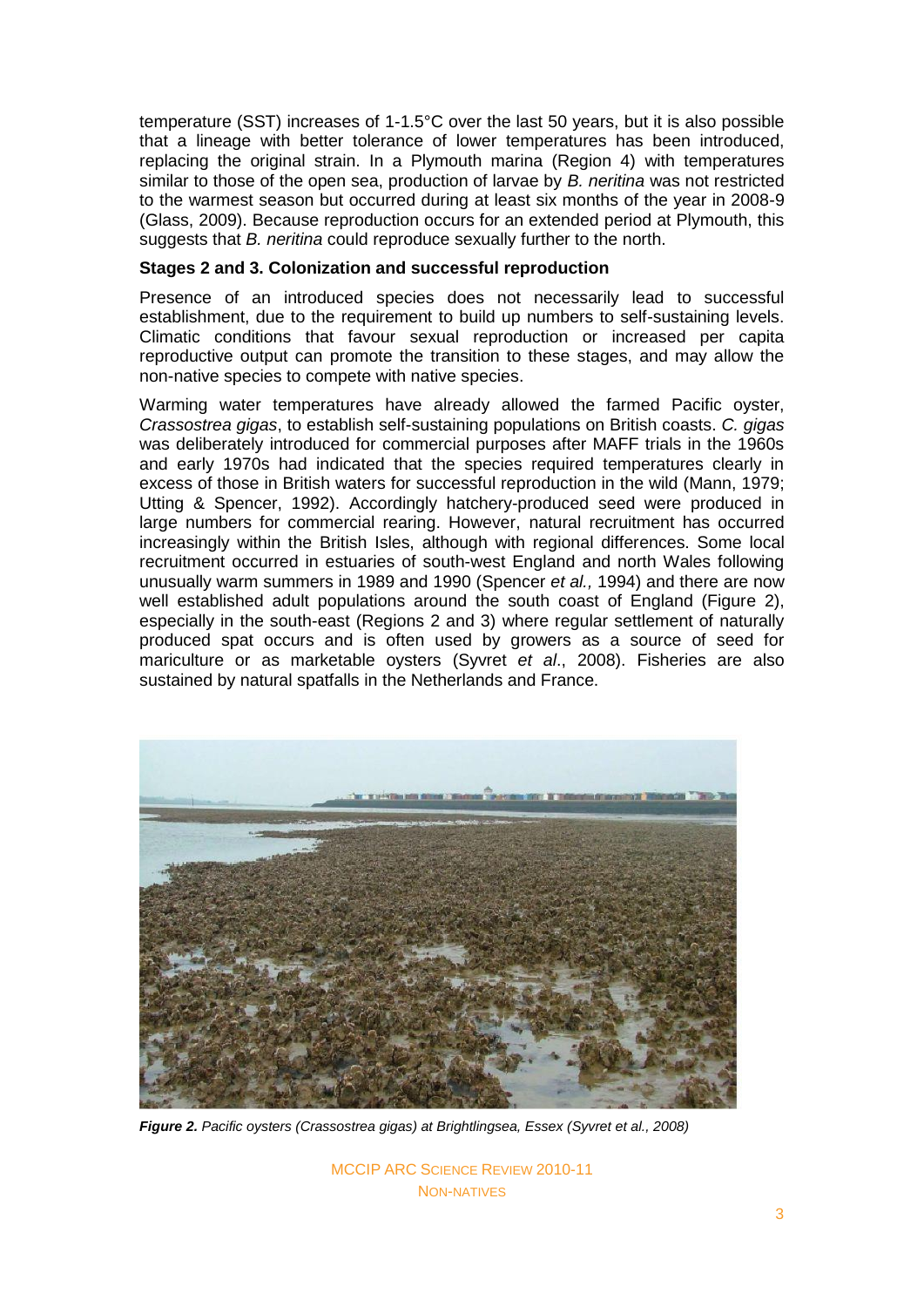In Scotland it has been assumed that the low temperatures would mean that this species would be unable to establish itself. To date, there have been no substantiated records of spatfall in Scottish waters although maturation of the gonad and gamete release have been noted occasionally during atypically warm weather in south-west Scotland in shallow, sheltered sea lochs. However, over the past three years, spatfall has occurred at several locations in Strangford Lough, Northern Ireland (Guy & Roberts, 2010), so *C. gigas* has now become established there (Figure 3). In Strangford Lough, temperatures of over 18 °C were recorded occasionally in every year from 2004 to 2007, with a 20-day spell in 2006, when much of the recruitment occurred. A long term temperature data set from Millport on the Isle of Cumbrae in south-west Scotland indicates that maximum temperatures in this area are rarely above 16 °C.



*Figure 3 Crassostrea gigas at Strangford Lough, with section through mature gonads (section courtesy of Claire Guy, Queen's University Belfast).*

There is a wide variation in temperature profiles between regions. At present, low risk regions with respect to wild settlement of Pacific oysters include Scotland and northeast England; moderate risk regions include Northern Ireland, Wales and south-west England; high risk regions are southern England and south-east England (Syvret *et al.,* 2008). Current predictions for climate change imply that by 2040 regular recruitment will occur in the present 'moderate risk' regions that now only experience intermittent recruitment events (Syvret *et al.,* 2008). However, there is a lack of basic data with respect to actual seawater temperatures being experienced on shellfish culture sites. Acquiring this information would greatly increase the accuracy of the regional models.

A second oyster species, the New Zealand flat oyster (*Tiostrea lutaria*) has recently spread in the Menai Strait, North Wales (Region 5) in apparent response to warmer spring temperatures (Morgan, 2007); a small population has been present since deliberate release in the Strait in 1970, but had previously failed to spread (Richardson *et al.,* 1993).

The commercial species *Ruditapes philippinarum* (Manila clam) provides a further example of a bivalve assessed for aquaculture in Britain and considered to be unable to breed in the wild at the locally prevailing temperatures (Laing & Utting, 1994) that has nevertheless become naturalized and self-sustaining. The population in Poole Harbour (Dorset; Region 3) arising from a trial introduction in 1988 has supported a small commercial fishery since 1994 (Jensen *et al*., 2004), and the species is also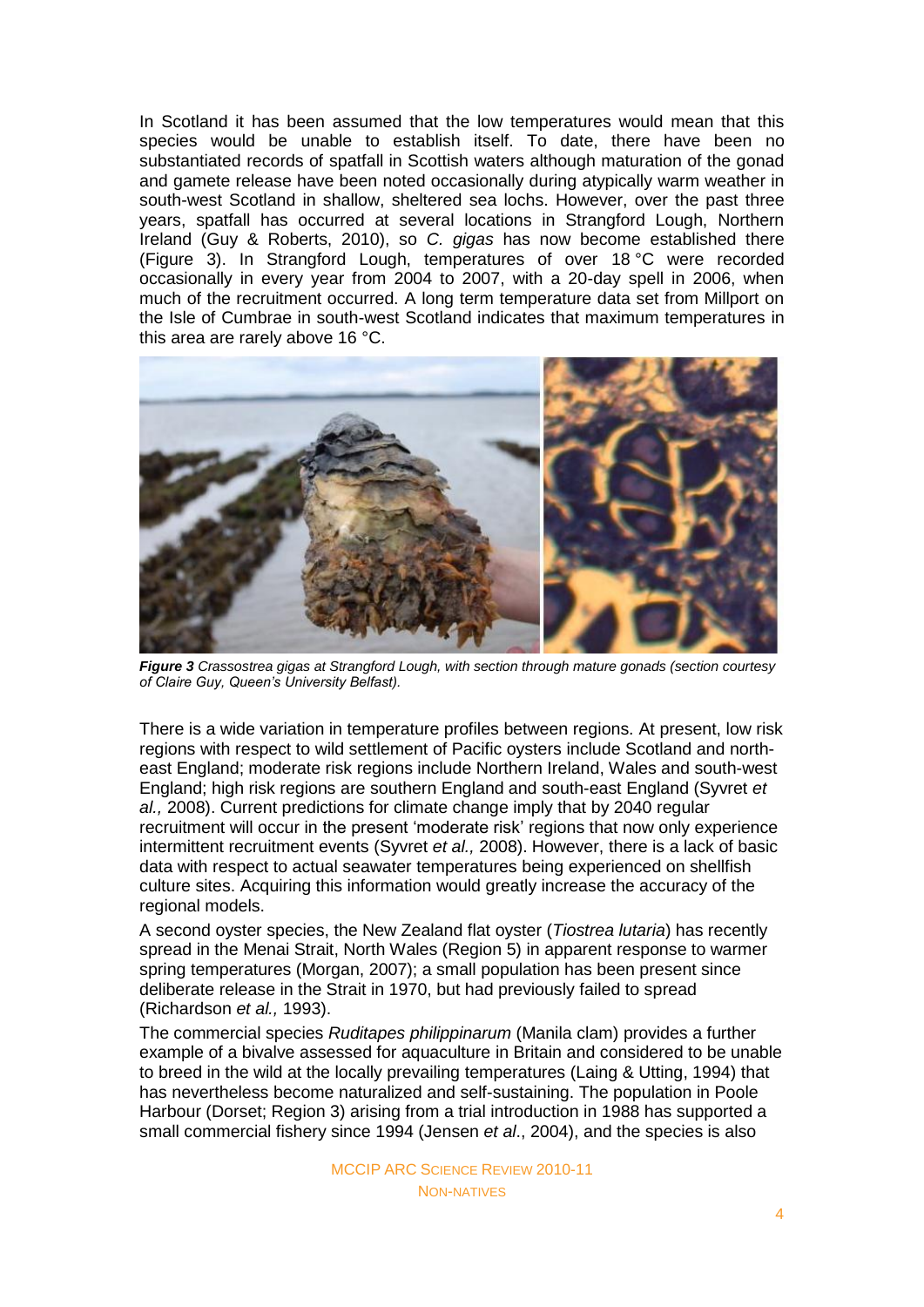abundant on intertidal mudflats of Southampton Water (Caldow *et al*., 2007) (also Region 3), and was recorded from the Stour/Orwell estuary (Suffolk; Region 2) by Ashelby *et al.*, (2004).

### **Stage 4. Invasion**

In the marine environment, the sudden northerly spread of established aliens can be linked to climate change, but there may be other factors involved, such as additional anthropogenic introductions. For example, the rapid northward expansion along the Atlantic coasts of France of the Mediterranean gastropod *Cyclope neritea* was primarily due to processes associated with aquaculture but it was also closely connected with increased seawater temperature in the Bay of Biscay (Simon-Bouhet *et al.*, 2006).

In the UK, a few invasive marine species are thought to be limited in distribution by water temperature, although in general experimental evidence is lacking. In many cases, the site of the first UK introduction was southern England, often the Solent, so it is difficult to distinguish general range expansion from a point of initial entry from northwards spread. An example of an invasive species that may be expanding its range in association with increasing temperatures is the slipper limpet, *Crepidula fornicata*, which originated in the eastern USA. It has been present in Britain for over 120 years following accidental importation with Chesapeake Bay Oysters (*Crassostrea virginica*) yet until recently was confined to England, mostly the south and south-east coasts. It spread to France and has now reached enormous abundances there (e.g. 214 000 t in the Bay of Mont-St Michel) with major consequences for the natural benthic community and its component species (Goulletquer *et al.*, 2002). In 2009 it was observed in Northern Ireland for the first time, probably associated with transfers of seed mussels to Belfast Lough, and shellfish movements have now been stopped. Whether this population will become self-sustaining is unknown. A recent study failed to document self-sustaining populations north of Milford Haven off the Welsh coast (also Region 5) (Bohn *et al*., 2009). Although the expanding range of occurrence of *C. fornicata* in Europe has been associated with higher minimum winter temperatures (Minchin *et al.,* 1995; Thieltges *et al*., 2004), the native distribution of *C. fornicata* includes the St Lawrence estuary, and it already occurs sparsely in southern Norway, so it is apparently tolerant of cold winters and high summer temperatures are possibly also a significant determinant of its range. In the Wadden Sea, brooding occurs in April-September and larvae are in the water from May-October, first appearing as the water temperature reaches 10°C (Thieltges *et al*., 2004). The critical factor may be whether populations are subtidal or intertidal, as intertidal populations show high mortality in cold winters (Thieltges *et al*., 2004) possibly explaining why the spread has been restricted to subtidal habitats.

The Asian strain of the red seaweed currently known as "*Caulacanthus ustulatus"* (taxonomic status under revision: F. Mineur *et al*., unpubl.) is an invasive alien species probably introduced into Europe from Japan with shellfish transfers. It was first found at Roscoff (France) in 1986 (Rio & Cabioc'h, 1988), where it had a restricted distribution. Now, however, the species has become invasive (Figure 5), being widely distributed in Europe, overlapping in the Mediterranean Sea and on southern Atlantic European coasts with a different, native species also known as *Caulacanthus ustulatus.* It has reached the Oosterscheldt estuary (Netherlands) and in the UK, the species has spread rapidly to Devon (2004), Cornwall (2005) and Kent (2009) (Mineur *et al*., in prep.; Ian Tittley, pers. comm.). Unlike other exotic seaweeds that are predominantly found subtidally or in rockpools, "*C. ustulatus"* tends to invade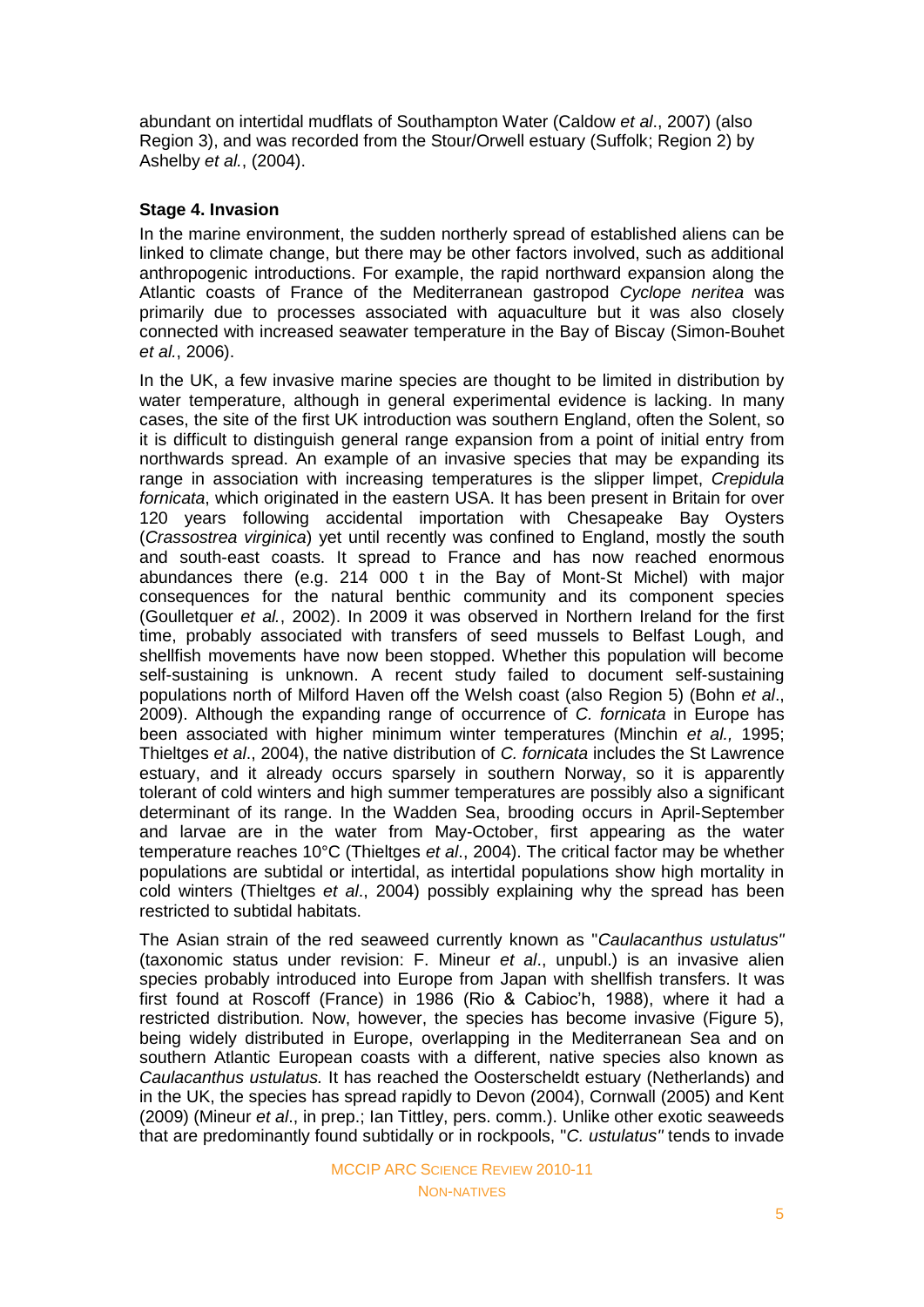the intertidal where it can become dominant and may exclude native macroalgal turfs. Its explosive spread may be linked to elevated SSTs in southern England.



*Figure 4. Invasive strain of the red alga Caulacanthus ustulatus (courtesy Auguste Le Roux).*

Global warming is often associated with the spread of alien pests and diseases, and it may be contributing to the recent outbreak of a viral disease of *Crassostrea gigas* oysters. In 2008, French stocks of *C. gigas* suffered high mortalities, and in summer 2009 this spread to stocks in Ireland. In Ireland, summer mortalities were only observed in sites where livestock had been imported from France [\(www.marine.ie/home/aboutus/newsroom/news/UpdateonOysterMortalities.htm\)](http://www.marine.ie/home/aboutus/newsroom/news/UpdateonOysterMortalities.htm). Recently it has been revealed that the cultivated oysters were affected by the Ostreid herpes virus 1 (OsHV-1) pathogen (Arzul *et al.,* 2001; Sauvage *et al*., 2009). This is the only known category of herpes virus to affect invertebrates (Davison *et al.,* 2005). Even if the origin of the virus involved in this episode remains unknown, it is likely it is an alien. Climate change Many marine organisms including exotic seaweeds hitchhike along with shellfish transfers (Mineur *et al*., 2007). There is no doubt that many species originating from the continent are introduced (i.e. released into the wild) into British and Irish waters, and that these potentially include elements of the pool of exotic species already established in mainland Europe. It seems likely that global warming will increase the rate of successful establishment of such species in Britain and Ireland.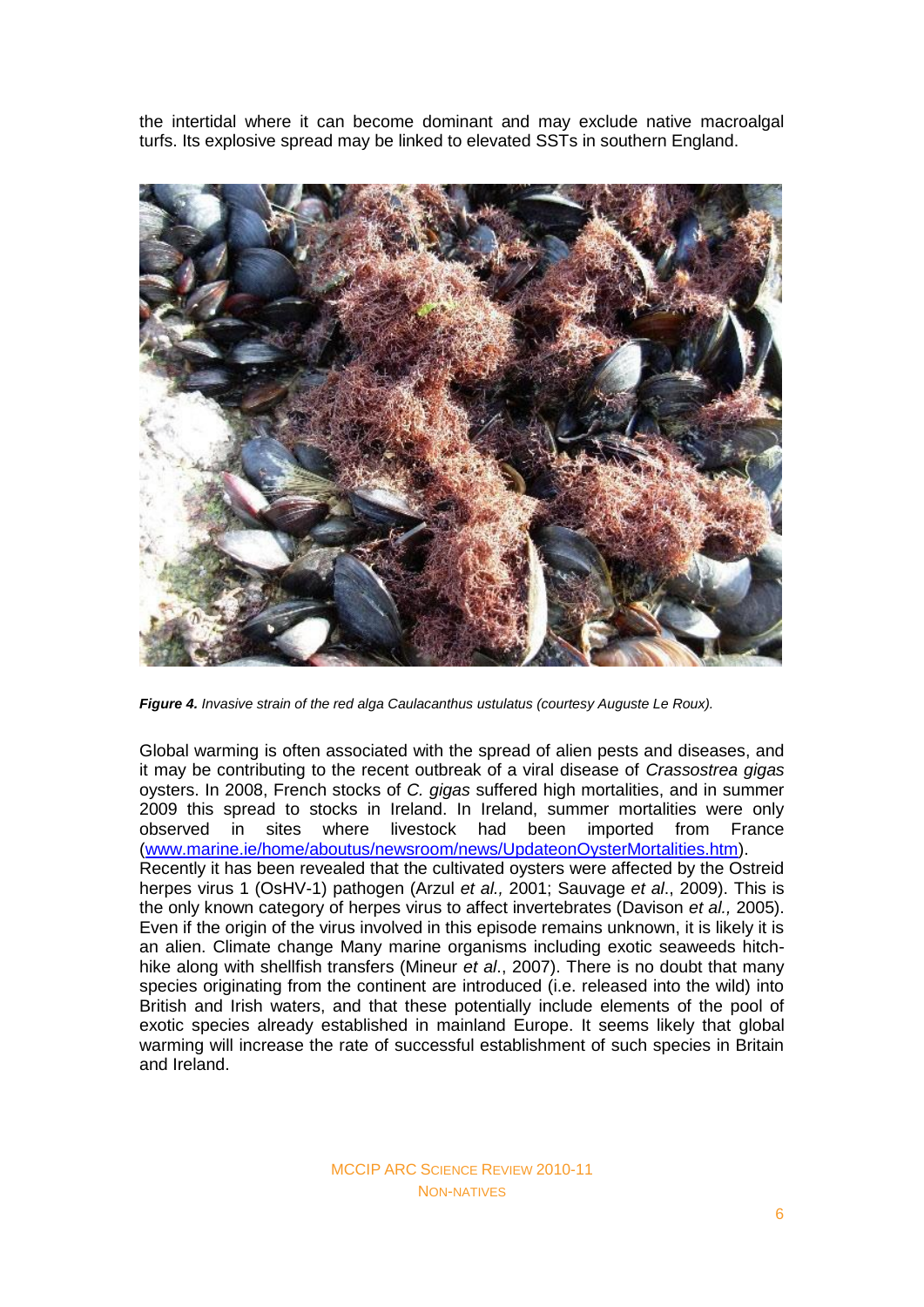### **2. What could happen in the future?**

From the point of view of non-native marine organisms, the most significant changes in UKCP09 Climate Projections for 2070-98 are the 2-3°C increase in sea surface temperatures around much of Britain, and the increased storm surges. Temperature increases will affect all four stages of invasion outlined in Figure 1, and increased storminess will have particular effects on the introduction phase, opening up gaps in canopies of native species that could favour the establishment of invasive species such as Asian "Caulacanthus ustulatus".

Some definite predictions for particular species can be made on the basis of temperature projections, when there is sufficient biological information. The red seaweed *Bonnemaisonia hamifera*, native to Japan, has precise controls on its periodicity of spore formation, controlled by daylength and temperature. It sporulates in autumn, when the temperature is 13-19°C and the daylength is shorter than 12 h. In Japan, this fertile 'window' lasts for a longer period than in Britain, where the autumn sea surface temperature quickly drops below 13°C; in Norway, spore formation does not occur due to the cooler temperatures so *B. hamifera* reproduces only clonally (Lüning, 1990). An increase of 3°C in autumn temperature as predicted for southern Britain and Ireland by 2070-98 would lengthen its period of spore formation (meiosis) by a month or more. Meiosis would permit more genetic variation and could result in adaptive genotypes as has been proposed for *Undaria* (Voisin *et al.,* 2005), and potentially larger populations. As this species has been shown to have potent allelopathic effects on other algae due to its production of a polybrominated 2-heptanone (Nylund *et al*., 2008), a loss of native algal diversity might ensue.

Some of the most damaging invasive marine species in Europe are currently restricted in their invasive distributions. For example, *Caulerpa racemosa* var. *cylindracea* is confined to the Mediterranean Sea and Canary Islands, but within the next century could also survive in southern England (Verlaque *et al*., 2004). Another example here could be the potentially toxic dinoflagellate *Gymnodinium catenatum*, which is currently restricted to warmer waters in the south of Europe but a combination of warmer waters and human mediated transport e.g. in ballast water, could allow this species to extend its range northward (Minchin & Eno, 2002).



#### **3. Confidence in the science**

Climate driven changes may affect directly native species performance, modifying population dynamics which can ultimately result in distributional shifts and changes in the composition and diversity of coastal communities (e.g. Ling, 2008) as well as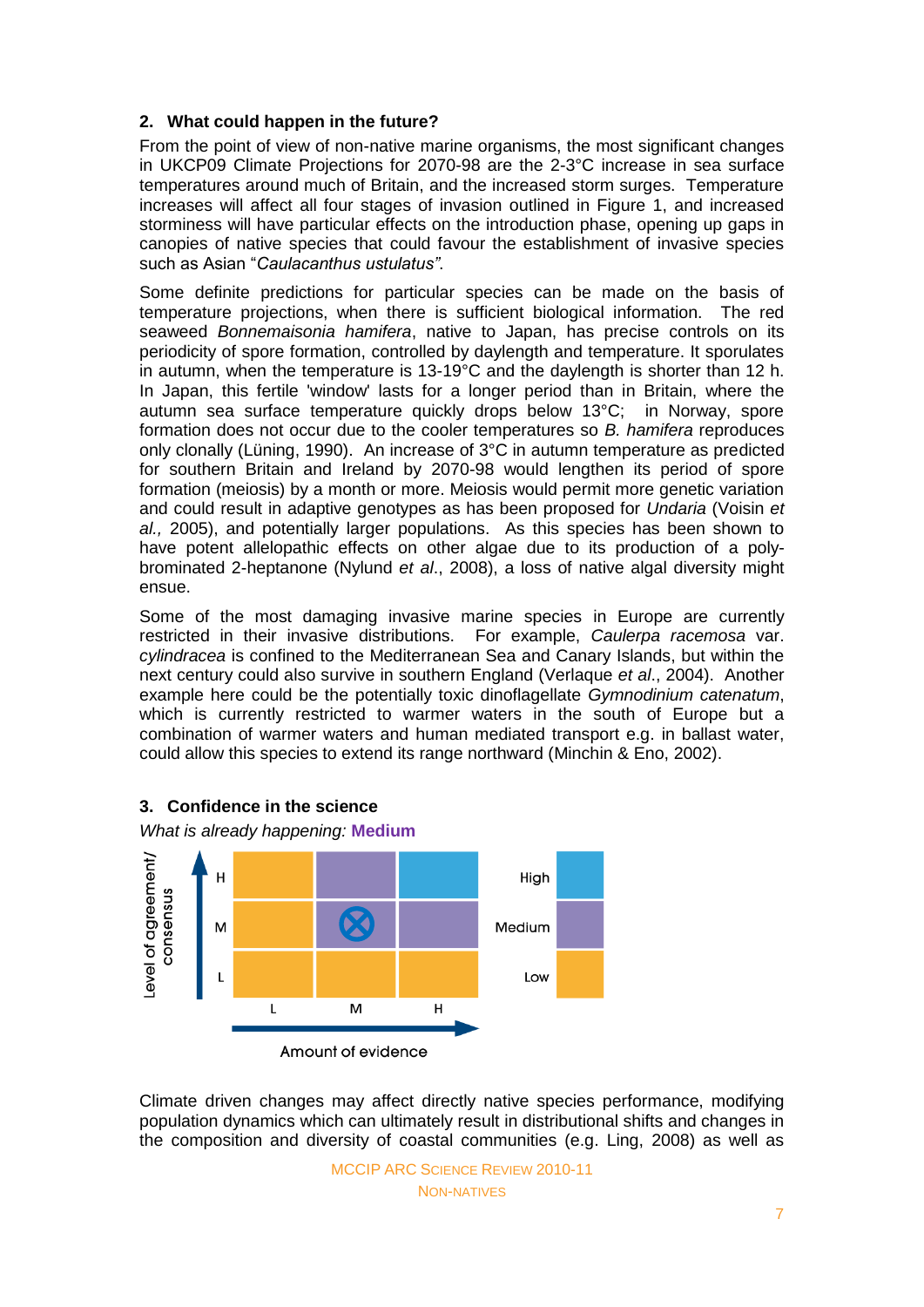coastal habitat loss. Similarly, other global stressors like marine invasions have profound and often irreversible consequences on the ecology and economics of marine systems (Grosholz, 2002). Despite the mounting research effort dedicated to the study of climate change and IAS in the marine realm, empirical studies linking both these global stressors are limited and mostly observational (e.g. Harris & Tyrrell, 2001; Diederich *et al*., 2005). Interactions between climate changes and biological invasions may have widespread and unexpected effects on coastal ecosystem dynamics (Harley *et al.,* 2006).



The level of confidence has been decreased since the 2007-08 MCCIP ARC. This may be because the previous report focused on the arrival and spread of new aliens rather than their biology and impacts, which are more poorly understood.

## **4. Knowledge gaps**

The top priority knowledge gaps that need to be addressed in the short term to provide better advice to be given to policy makers are:

- *1.* Relevant biological information on invasive species (e.g. molecular data indicating origins; population genetics; and physiological tolerances) is still lacking for the great majority of species, meaning that confident predictions of the future trajectory of existing invasions cannot be made for many aliens.
- *2.* There is very little information on the ecological effects of alien species interacting with native species for all but a few species in a few locations (Arenas *et al*., 2006b), so that even if we knew what the species would do, we would not be able to predict its effects on native species.
- *3.* The lack of integration concerning knowledge gaps (1) and (2) means that potential effects of climate change on native species are still very poorly understood - results to date are often conflicting, counter-intuitive, and strongly confounded by other anthropogenic factors.

We believe there is a strong consensus about these knowledge gaps.

#### **5. Socio-economic impacts**

#### **Oyster disease:**

IFREMER is believed to be researching this outbreak. It has already had serious impacts on European oyster cultivation and these could become more widespread.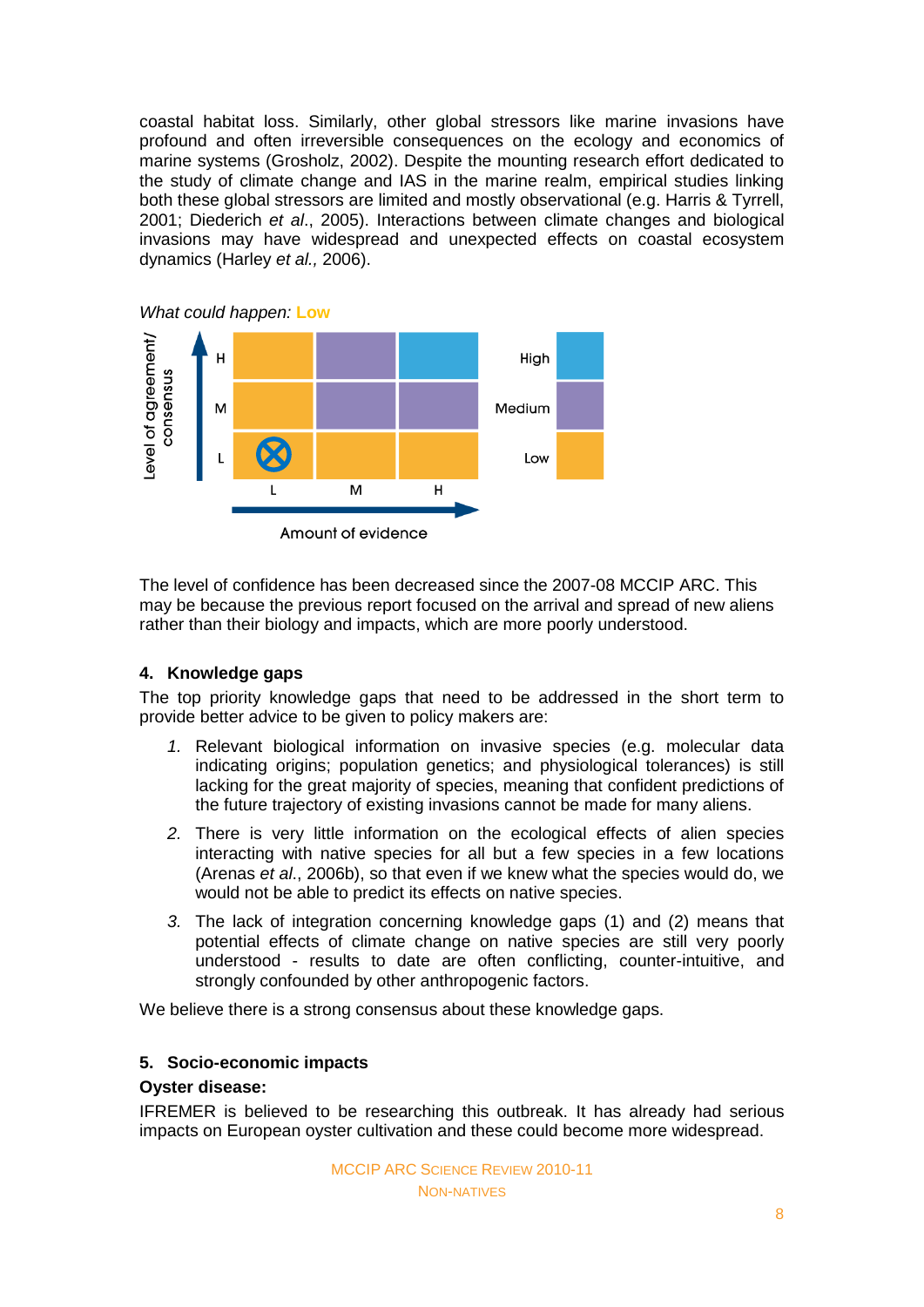#### *Crepidula*

The spread of *Crepidula* to Northern Ireland has stopped *Mytilus* relaying and export [www.bbc.co.uk/newsline/content/articles/2009/05/26/invasive\\_species\\_feature.shtml](http://www.bbc.co.uk/newsline/content/articles/2009/05/26/invasive_species_feature.shtml) Further spread will have effects on the aquaculture industry. Northern Ireland Environment Agency are commissioning research on this species.

#### **6. References**

- Arenas, F., Bishop, J. D. D., Carlton, J. T., Dyrynda, P. J., Farnham, W. F., Gonzalez, D. J., Jacobs, M. W., Lambert, C., Lambert , G., Nielsen, S. E., Pederson, J. A., Porter, J. S., Ward, S. and Wood, C. A. (2006a) Alien species and other notable records from a rapid assessment survey of marinas on the south coast of England. *Journal of the Marine Biological Association of the United Kingdom,* **86**, 1329-1337.
- Arenas F, Sánchez I, Hawkins SJ, Jenkins SR (2006b) The invasibility of marine algal assemblages: role of functional diversity and identity. *Ecology*, **87**, 2851–2861.
- Arzul I, Renault T, Lipart C and Davison AJ (2001) Evidence for interspecies transmission of oyster herpesvirus in marine bivalves. *Journal of General Virology*, **82**, 865-870.
- Ashelby, C., Worsfold, T. & Fransen, C. 2004 First records of the oriental prawn *Palaemon macrodactylus* (Decapoda: Caridea), an alien species in European waters, with a revised key to British Palaemonidae. *Journal of the Marine Biological Association of the United Kingdom,* **84**, 1041-1050.
- Bohn, K., Richardson, C., Wyn, G., Smith, K. and Jenkins, S. (2009) The northern distribution of the slipper limpet *Crepidula fornicata* in Wales, UK. Poster at: World Conference of Biological Invasions and Ecosystem Functioning in Porto, Portugal, October 27th-30th 2009.
- Caldow, R., Stillman, A., Durell, S. E. A. le V dit, West, A., McGrorty, S., Goss-Custard, J., Wood, P. & Humphreys, J. 2007 Benefits to shorebirds from invasion of a non-native shellfish. *Proceedings of the Royal Society B-Biological Sciences,* **274**, 1449-1455.
- Davidson, S. K. and Haygood, M. G. (1999) Identification of sibling species of the bryozoan *Bugula neritina* that produce different anticancer bryostatins and harbor distinct strains of the bacterial symbiont ―Candidatus endobugula sertula‖. *Biological Bulletin,* **196**, 273-280.
- Davison AJ, Trus BL, Cheng NQ, Steven AC, Watson MS, Cunningham, Le Deuff RM and Renault T (2005) A novel class of herpesvirus with bivalve hosts. *Journal of General Virology,* **86**, 41-53.
- Diederich S, Nehls G, van Beusekom JEE (2005) Introduced Pacific oysters (Crassostrea gigas) in the northern Wadden Sea: invasion accelerated by warm summers? *Helgoland Marine Research,* **59**, 97-106.
- Eno, N.C., Clark, R.A. and Sanderson, W.G. (1997) Non-native species in British waters: a review and directory. Peterborough: Joint Nature Conservation Committee.
- Glass, D. (2009) Reproductive seasonality and growth patterns in four alien sessile invertebrate species*: Bugula neritina, Tricellaria inopinata, Botrylloides violaceus* and *Corella eumyota*. MRes Thesis, University of Plymouth, 53 pp.
- Goulletquer P, Bachelet G, Sauriau PG and Noel P (2002) Open Atlantic coast of Europe a century of introduced species into French waters. In: Invasive species of Europe - Distribution, impact and management (eds. Leppäkoski E, Gollash S, Olenin S). Kluwer Academic Publishers, Dordrecht/Boston/London.
- Grosholz ED (2002) Ecological and evolutionary consequences of coastal invasions. *Trends in Ecology and Evolution*, **17**, 22–27.
- Guy, C. and Roberts, D. (2010) Can the spread of non-native oysters (*Crassostrea gigas)* at the early stages of population expansion be managed? *Marine Pollution Bulletin*, doi:10.1016/j.marpolbul.2010.01.020.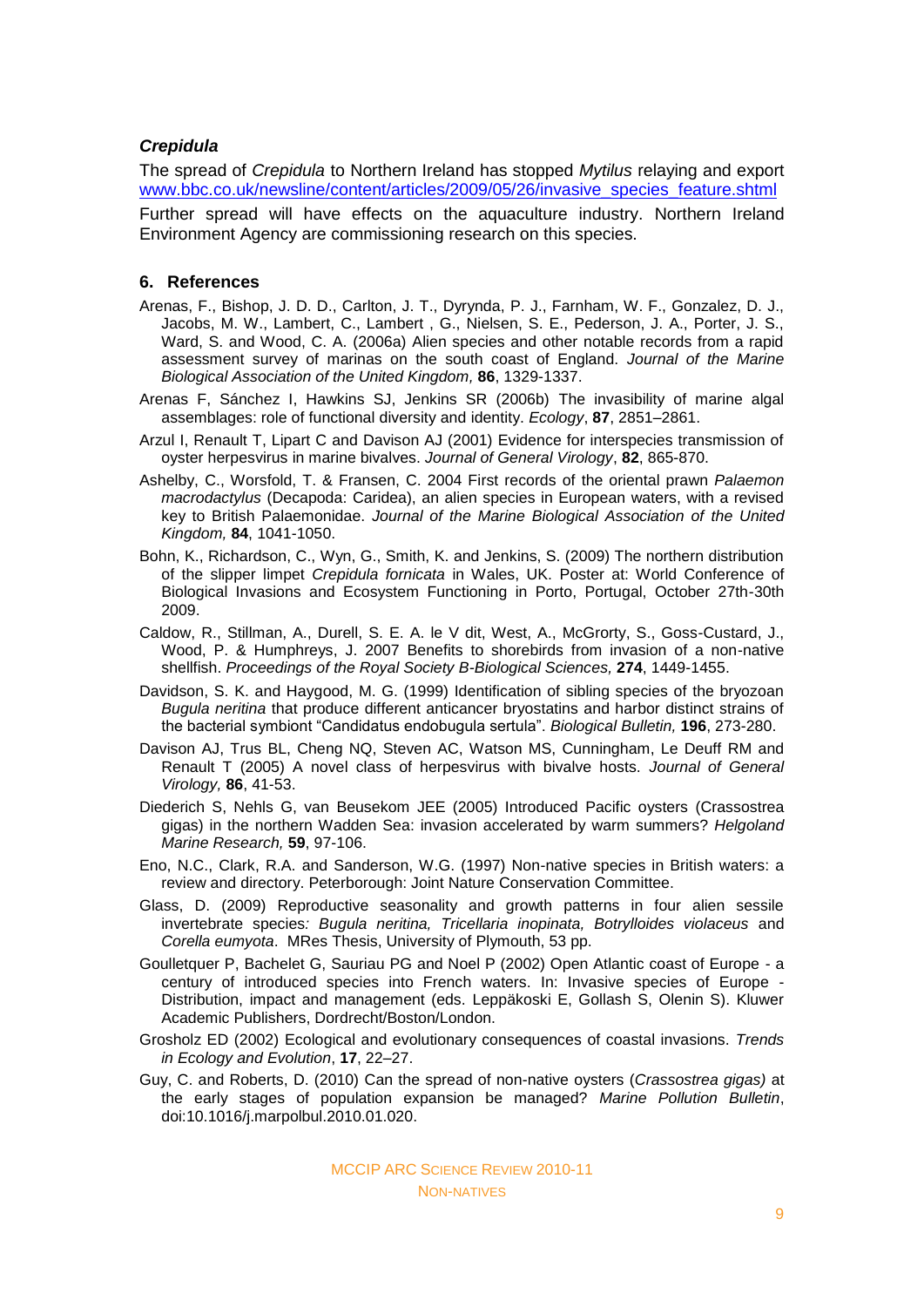- Harley CDG, Hughes AR, Hultgren KM, Miner BG, Sorte CJB, Thornber CS, Ródriguez LF, Tomanek L and Williams L (2006) [The impacts of climate change in coastal marine](http://apps.isiknowledge.com/full_record.do?product=WOS&search_mode=GeneralSearch&qid=26&SID=T1lM9GkdhKN6b61oJlp&page=1&doc=7)  [systems.](http://apps.isiknowledge.com/full_record.do?product=WOS&search_mode=GeneralSearch&qid=26&SID=T1lM9GkdhKN6b61oJlp&page=1&doc=7) *Ecology Letters*, **9**, 228-241.
- Harris LG, Tyrrell MC (2001). Changing community states in the Gulf of Maine: synergism between invaders, overfishing and climate change. *Biological Invasions,* **3**, 9-21.
- Jensen, A., Humphreys, J., Caldow, R., Grisley, C. & Dyrynda, P. E. J. 2004 Naturalization of the Manila clam (*Ruditapes philippinarum*), an alien species, and establishment of a clam fishery within Poole harbout, Dorset. *Journal of the Marine Biological Association of the United Kingdom,* **84**, 1069-1073.
- Laing, ISD & Utting, SD 1994 The physiology and biochemistry of diploid and triploid clams (*Tapes philippinarum*) larvae and juveniles. *Journal of Experimental Marine Biology and Ecology*, **184**, 2159-169.
- Ling SD (2008). [Range expansion of a habitat-modifying species leads to loss of taxonomic](http://apps.isiknowledge.com/full_record.do?product=WOS&search_mode=GeneralSearch&qid=8&SID=T1lM9GkdhKN6b61oJlp&page=1&doc=1)  [diversity: a new and impoverished reef state.](http://apps.isiknowledge.com/full_record.do?product=WOS&search_mode=GeneralSearch&qid=8&SID=T1lM9GkdhKN6b61oJlp&page=1&doc=1) *Oecologia,* **156**, 883-894
- Lüning, K. (1990) *Seaweeds: their environment, biogeography, and ecophysiology*. John Wiley and Sons, New York.
- Mann, R. 1979. Some biochemical and physiological aspects of growth and gametogenesis in *Crassostrea gigas* (Thunberg) and *Ostrea edulis* L. grown at sustained elevated temperatures. *Journal of the Marine Biological Association of the United Kingdom*, **59**, 95- 110.
- Minchin, D., and Eno, C (2002). Exotics of coastal and inland waters of Ireland and Britain. In: Invasive Aquatic Species of Europe: distribution, impacts and management. Leppakoski, E., Gollasch, S and Olenin, S. 206-216. Kluwer Academic Publishers, Dordreicht, The Netherlands.
- Minchin, D., McGrath, D., and Duggan, C.B. (1995). The slipper limpet, Crepidula fornicata (L.), in Irish waters, with a review of its occurrence in the north-eastern Atlantic. *Journal of Conchology*, **35**, 247-254.
- Mineur F, Belsher T, Johnson MP, Maggs CA and Verlaque M (2007) Experimental assessment of oyster transfers as a vector for macroalgal introductions. *Biological Conservation*, **137**, 237-247.
- Mineur, F. & Maggs, C.A. (2009) Green and red aliens: applying herbarium collections in molecular, morphological and geographical investigations of the genera *Ulva*, *Codium*, *Caulacanthus* and *Feldmannophycus*. *The Phycologist*, **76**, 6.
- Morgan, E.H. (2007). Distribution, extent and population structure of the non-native New Zealand oyster, *Tiostrea lutaria* (Hutton 1873), in the Menai Strait (Anglesey); a site revisited. MSc thesis for the University of Bangor.
- Nylund GM, Cervin G, Persson F, Hermansson M, Steinberg PD, Pavia H. 2008. Seaweed defense against bacteria: a poly-brominated 2-heptanone from the red alga Bonnemaisonia hamifera inhibits bacterial colonization at natural surface concentrations. *Marine Ecology Progress Series,* **348**, 221-228
- Occhipinti-Ambrogi, A. 2007 Global change and marine communities: Alien species and climate change. *Marine Pollution Bulletin*, **55**, 342-352.
- Richardson, C.A., Seed, R., Al-Roumaihi, E.M.H. and McDonald, L., 1993. Distribution, shell growth and predation of the New Zealand oyster, *Tiostrea* (= *Ostrea*) *lutaria* Hutton, in the Menai Strait, North Wales. *Journal of Shellfish Research,* **12**, 207-214.
- Rio A & Cabioc'h J (1988) Apparition du *Caulacanthus ustulatus* (Rhodophyta, Gigartinales) dans la Manche occidentale. *Cryptogamie, Algologie*, **9**, 231-234.
- Ruiz, G. M., Carlton, J. T., Grosholz, E. D. and Hines, A. H. (1997) Global invasions of marine and estuarine habitats by non-indigenous species: mechanisms, extent and consequences. *American Zoologist*, **37**, 621-632.
- Ruiz GM, Fofonoff PW, Carlton JT, Woh, M.J., Hines AH (2000) Invasion of coastal marine communities in North America: apparent patterns, processes, and biases. *Annual Review of Ecology and Systematics*, **31**, 481-531.